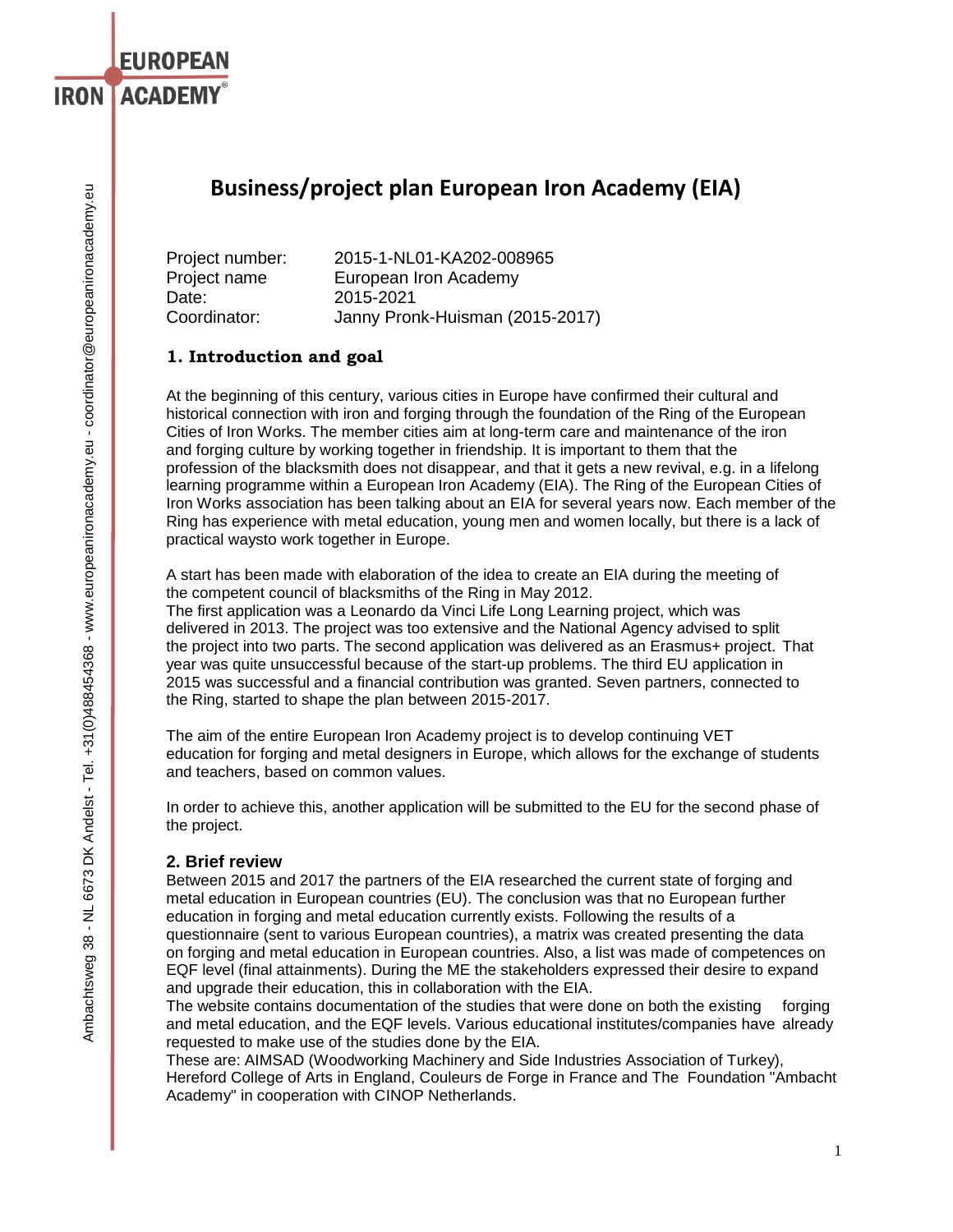### **3. Problem exploration**

**EUROPEAN** 

**IRON ACADEMY®** 

In an increasingly standardized world of products, there is also a growing demand for individually designed and handcrafted single pieces. Both in interior design as well as in building constructions, gardens, landscape and public spaces. Forging and metal designers should be able to recognize trends early on, to respond properly and professionally, and present their products and skills in a way that is suitable for the media. The basic professional training doesn't offer that.

As a continuing vocational training, the EIA wants to achieve these objectives. The motivation lies in the way and level of teaching and studying metal work. Many creative crafts include regional and international training institutions. In terms of forging and metal design that is not the case. After the apprenticeship of training, no further training development is offered, neither in metal design nor in a material-technical direction. Metal work and metal design are both fundamentally important handcrafts and professions for the economy of a country.

### **What does the world of forging look like? (education)**

These days there is a lot of attention for the maintenance of monuments throughout Europe. The value of conservation is acknowledged. As a result, craftsmen are needed to carry out this work. There is a shortage of specialized craftsmen. Blacksmiths are still trained in companies (forges) here and there, but a specialized further education on a European level does not exist. However, forces have been joined to preserve the craft. Some member countries do have continuing education, but they are not coordinated. Uniform quality requirements are needed for the basic education, in order to move on into a further education of the EIA.

### **Why the EIA is needed:**

- A. The craft is in danger of disappearance if we choose to do nothing (ageing population, turnover etc.)
- B. The disappearance of the craft would mean a loss of quality. The quality of the craft is at risk when it is not fostered and guarded collectively.
- C. Uniform quality requirements in Europe EIA (added value for students and training centres).
- D. Small scale forces to develop education/training on a European level
- E. The EIA stands for innovation and knowledge exchange. The development and innovation of the craft is better facilitated. Specialization is possible, so students can travel through Europe to specialize, think of the old 'guilds'.

These arguments will be further explained and connected to the need for an EIA, below.

### **Continuation and sustainability of the EIA and the craft**

## A. **The craft is in danger of disappearance if we choose to do nothing (ageing population, turnover etc.)**

Back in the days, the craft of forging was passed on from father to son. In those days, all techniques were passed on. Nowadays, this is no longer te case and all blacksmiths need to be trained by a school/institution. Turnover as a result of age also plays a role. Where do we find successors?

By formulating the existing basic education in Europe using uniform requirements and quality, blacksmiths can also specialize abroad.

### **Ambition:**

The EIA wants to give blacksmiths, forging and metal designers a solid foundation by means of this international continuing education (design and technology), to obtain the value in private and public construction that it had in the past and will have in the future. Today a blacksmith should present his ideas, designs and himself at eye level in the circle of administrative professionals, architects, construction managers and investors. The image of "traditional men who forge and turn black in dark workshops" must be changed. Also desk studies, design and research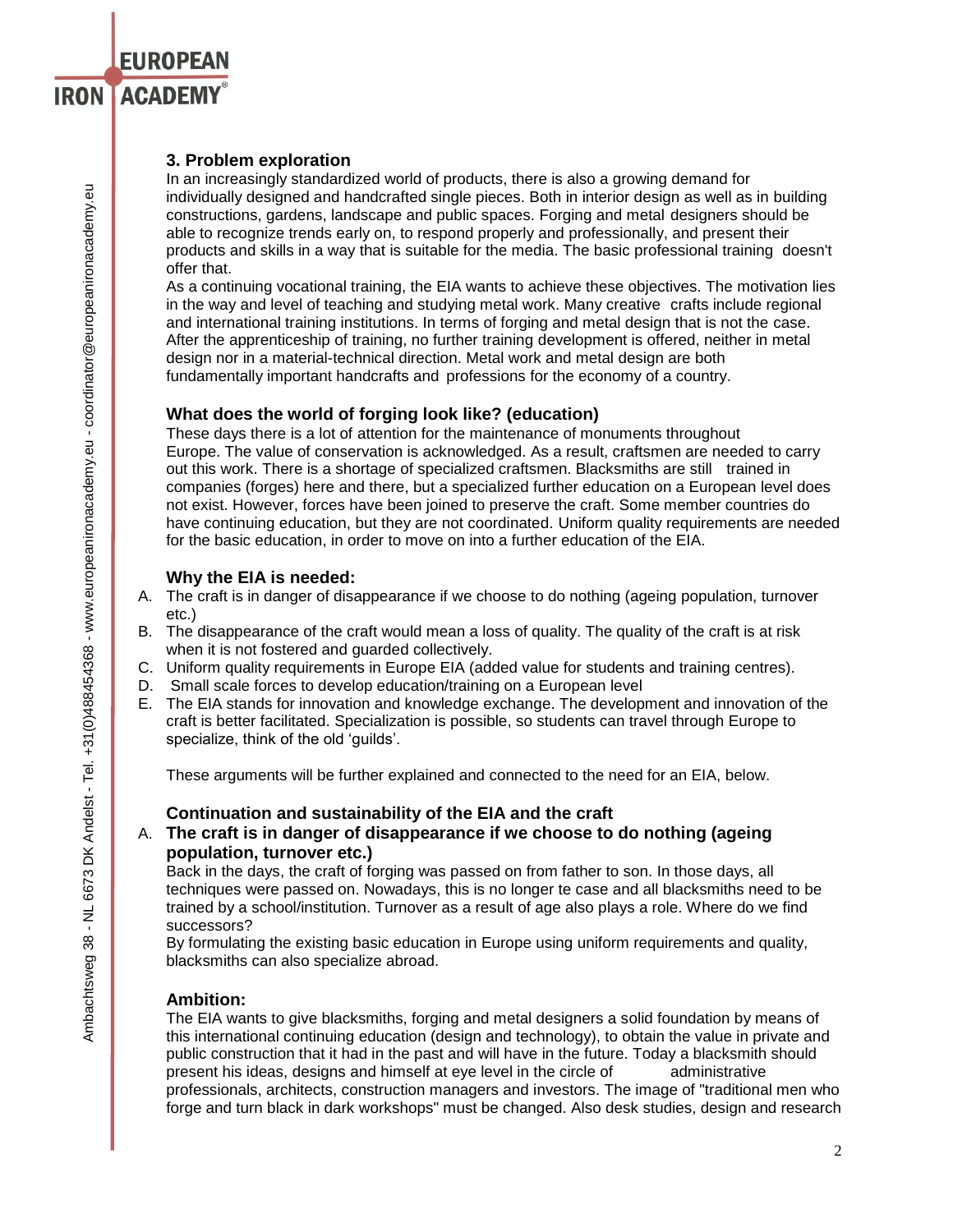#### **ACADEMY**® **IRON**

are important elements for this technical study. In fact, forging and metal designers set individual quality jobs into the aid of all modern metalworking techniques. These skills are trained at an Iron Academy. Through networking, the valuable existing regional knowledge will be made available internationally.

## **B. The disappearance of the craft would mean a loss of quality.**

Today a blacksmith should present his ideas, designs and himself at eye level in the circle of administrative professionals, architects, construction managers and investors. The image of "traditional men who forge and turn black in dark workshops" must be changed. Also desk studies, design and research are important elements for this technical study. In fact, forging and metal designers set individual quality jobs into the aid of all modern metalworking techniques. These skills are trained at an Iron Academy.

The ultimate goal of the EIA is to ensure that by the end of this education and training, young people will have developed certain key competences. Skilled teachers teach forging and metal design in a motivating way, adding more practical methods to the education in all partner countries. The businesses and branch organisations will establish a long lasting cooperation with schools for learning by doing in an entrepreneurial way. The results are:

- 1. a technical and social skills (communication, collaboration) development course in the education chain secondary education to vocational education.
- 2. continuous curricular strands from preparatory vocational education to vocational education and higher professional education
- 3. an increase in graduating students on EQF level 3, 4 and eventually EQF 5 and 6
- 4. an increase in number of graduating students with entrepreneurship skills
- 5. an increase in quality and employability of education for teachers

If businesses, schools and professional practices see the usefulness and added value of an EIA, the project will continue and they can also financially support the project.

The partners have to stimulate inclusion of material in the curricula of VET schools.

This material will be further developed and described in a (two year) educational

development program for the EIA. Results and experiences used in this project will be included, like exchanges of teachers, staff of enterprises and students.

If it gives an extra boost to the region or province, they might also contribute. National and regional government can also be asked for financial funding.

Courses are supported by training funds in various countries. For example, in the Netherlands: A + O fund, OOM (Opleiding Ontwikkelfonds Metaal) and Rijksdienst Monumentenzorg. Tax exemption is also a possibility. For example, participating businesses in the Netherlands then will have less costs for their students.

**A suggestion** made during the ME, is to create a European fund for crafts to support mobility. (That fund already exists in the form of Erasmus+ projects for schools.)

### *C.* **Uniform quality requirements in Europe EIA (added value for students and training centres).** *•*

Periodic review of partners affiliated with the EIA through quality assurance means the maintenance of the craft and its quality. The level of the incoming students will be recognized/known in each participating country.

-It guarantees the quality of their work

-Added value for the students due to increased competencies, the higher their (technical) qualification the more opportunity it offers = better employment/self-employment

-Possibility of working abroad. Some countries are saturated with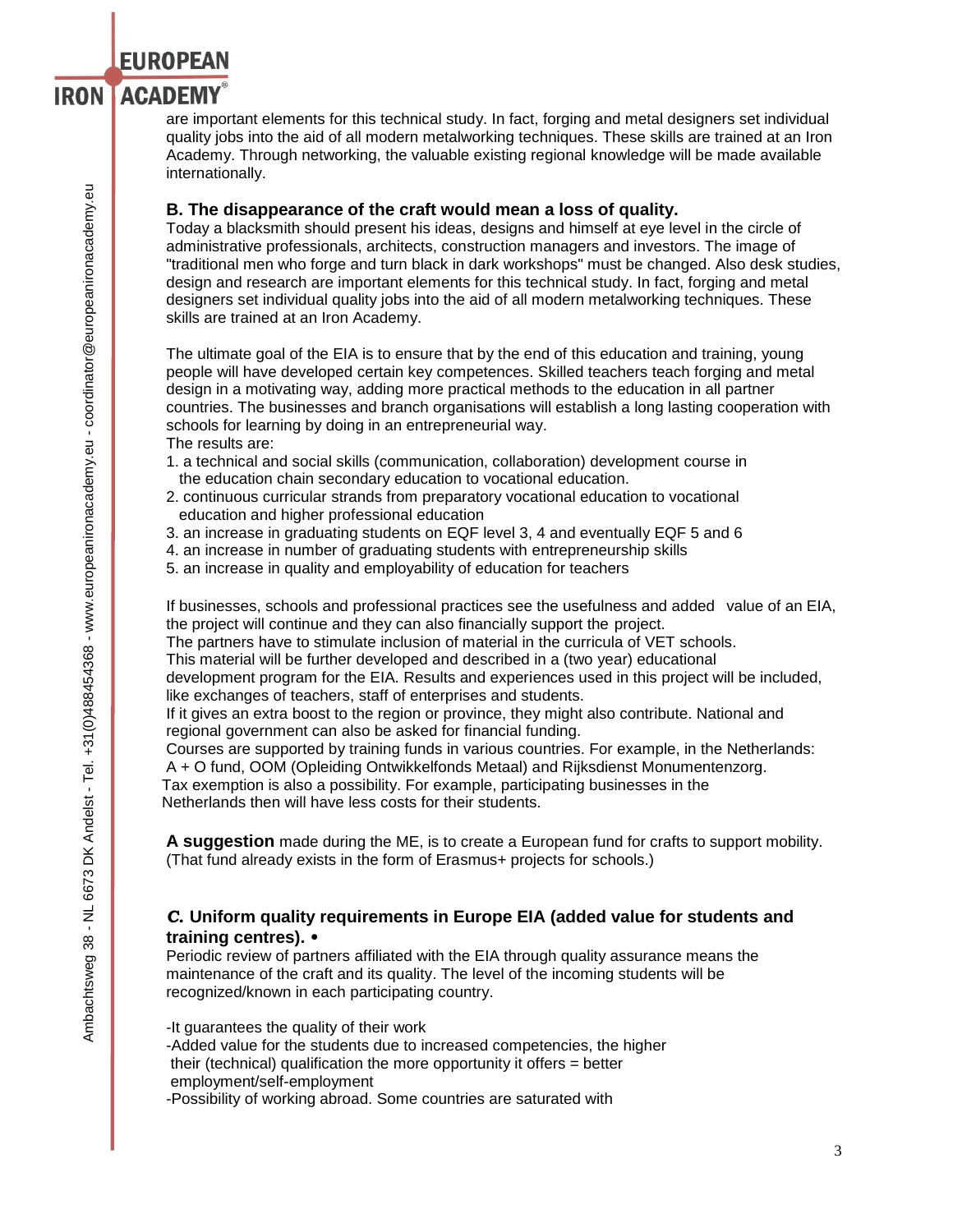blacksmiths whereas other countries need them

**EUROPEAN** 

-Blacksmithing is a continuous learning process. New technologies, new methods etc. So students will always be able to find somewhere, someplace, that meets their needs by using the website.

### **D. Small scale forces to develop education/training on a European level**

EIA is meant to focus on main goals of the Copenhagen Process, to improve vocational education popularity and quality, to develop, take in use common learning tools and to strengthen mutual learning. EIA is not only for students to test their skills, but also for teachers to exchange best practices on an international level.

EIA gives participants (students, teachers, government, business community, entrepreneurs) the opportunity to explore best practice in the field of training tools, joint ventures and trade fairs. The students, to be trained for the various specialist forging training programs, will need to know about the specialist forging training. EIA should actively recruit through publications in professional magazines and a website that is easy to find, but also through forging manifestations in various countries in Europe. For this reason, it is important that the specialist forging training programs quickly gain a good reputation and become known among smiths but also among various educational institutions. Also clients such as governments should know that a good specialist forging training exists whenever activities should be carried out that demand craftsmanship.

A distribution will have to be made of the training locations in Europe. These will bedistributed all over Europe at locations that are easily accessible. Also the training sites, which the partners have, will be made suitable as a training place for EIA.

To make sure that the quality of education is guaranteed, the EIA itself takes care of quality assurance.

The training and instruction spaces should have enough space for 6-8 students to work simultaneously in their own workspace with enough tools and the necessary machines.

EIA will also encourage the balance between social and professional skills for students and teachers learning about European countries, culture and language. EIA will show new possibilities for teachers for use of craftsmanship as a learning method.

### **E. The EIA stands for innovation and knowledge exchange. The development and innovation of the craft is better facilitated. Specialization is possible, so students can travel through Europe to specialize, think of the old 'guilds'.**

The partners have to stimulate inclusion of material in the curricula of VET schools. This material will be further developed and described in a (two year) educational development program for the EIA. Results and experiences used in this project will be included, like exchanges of teachers, staff of enterprises and students.

Students and teachers may specialize across whole Europe. As a result, there can be 'guilds' again.

### **4. Structure and content of the EIA:**

This (business) plan for the strategic partnership EIA consists of 7 partners from 6 European countries. The aim of this project is to create further education for forging and metal designers in Europe. Therefore we need more strategic partners.

The partners started in the period 2015-2017 to create a method to visualize competencies (technical skills and soft skills) and make these measurable, a method for clear communication and an agreement of understanding. We made an inventory of levels of the various education possibilities in Europe and try to level those to the same European scale (EQF).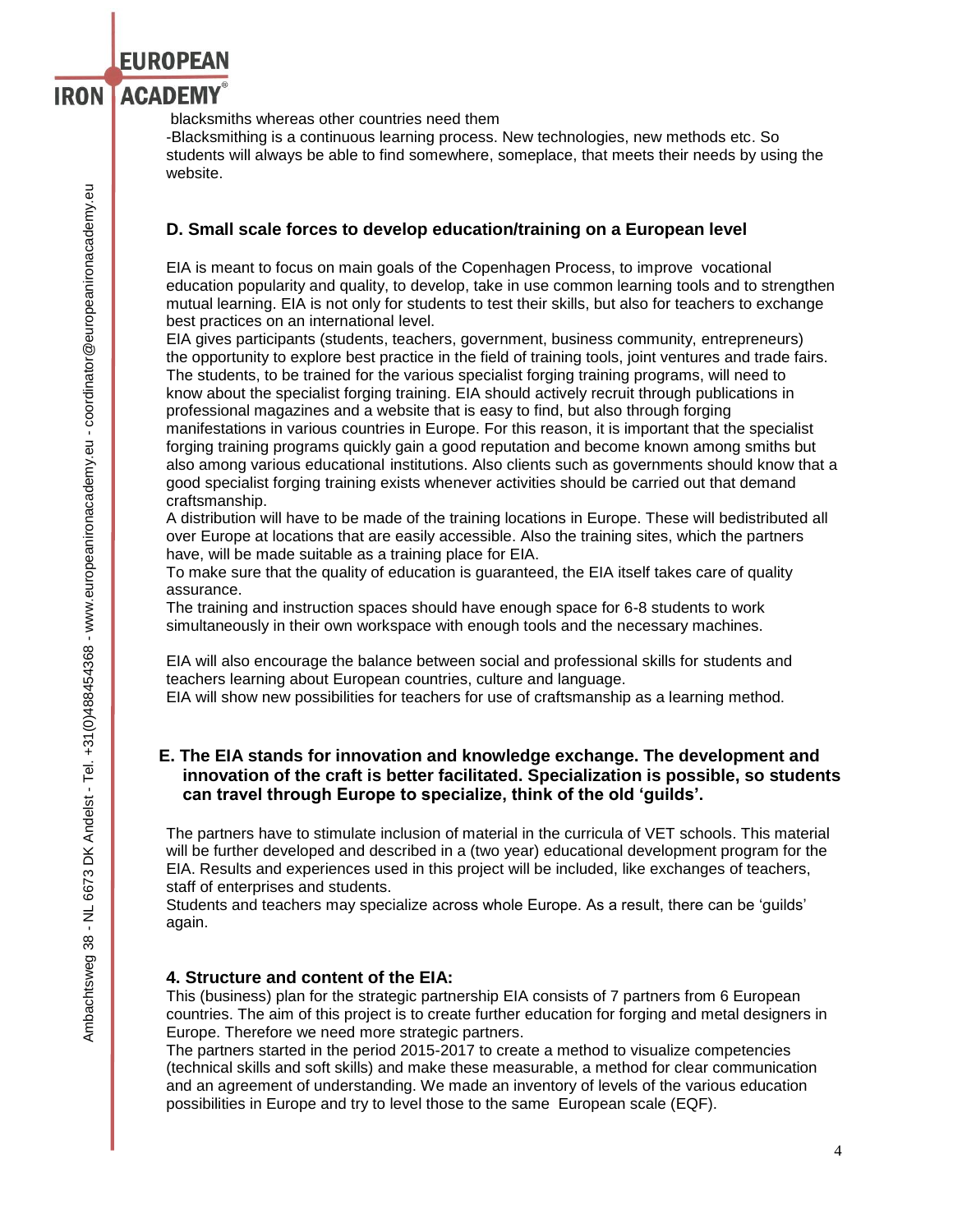**EUROPEAN** 

#### **ACADEMY IRON**

The website EIA is a portal where information about the education can be found. For this part, the project EIA has received an amount of financial support by Erasmus+.

The second step is to use the final results of the first step as a kick-off and come to a further education for the basic studies that already exist in Europe. We would like to connect these studies, so it will be clear where students can go for their further education. The content and certification of this further vocational education will be filled in.

The website will also be used by students who would like to register for education, training or apprenticeship. Supply and demand will meet.

### **Organogram of a future European Iron Academy**



The EIA does not have a pyramid hierarchy as often seen in corporations, where a CEO directs from the top and the workers make up the vast majority at the bottom, including several levels of control and administration with graduation in size in between.

The EIA, as a virtual institution, will be a polar arrangement. It will have a structure like a cell. The thick cell wall is the front office made up of all the operational groups. The nucleus is the back office, where the legislation and standards are set up. The front office cell hosts all stakeholders and interested people. It hosts the executive administration, VET-providers (such as workshops, schools), teachers and students. The market including demand and supply is displayed like a dynamic curve, mainly relevant to the front office.

The back office contains the principal legislation. This includes auditors and assessors, supporters and sponsors, politicians and government. The European Union with its funding and regulation institutions and with its standards is a dynamic curve affecting the legislative nucleus of the European Iron Academy but also its front office section.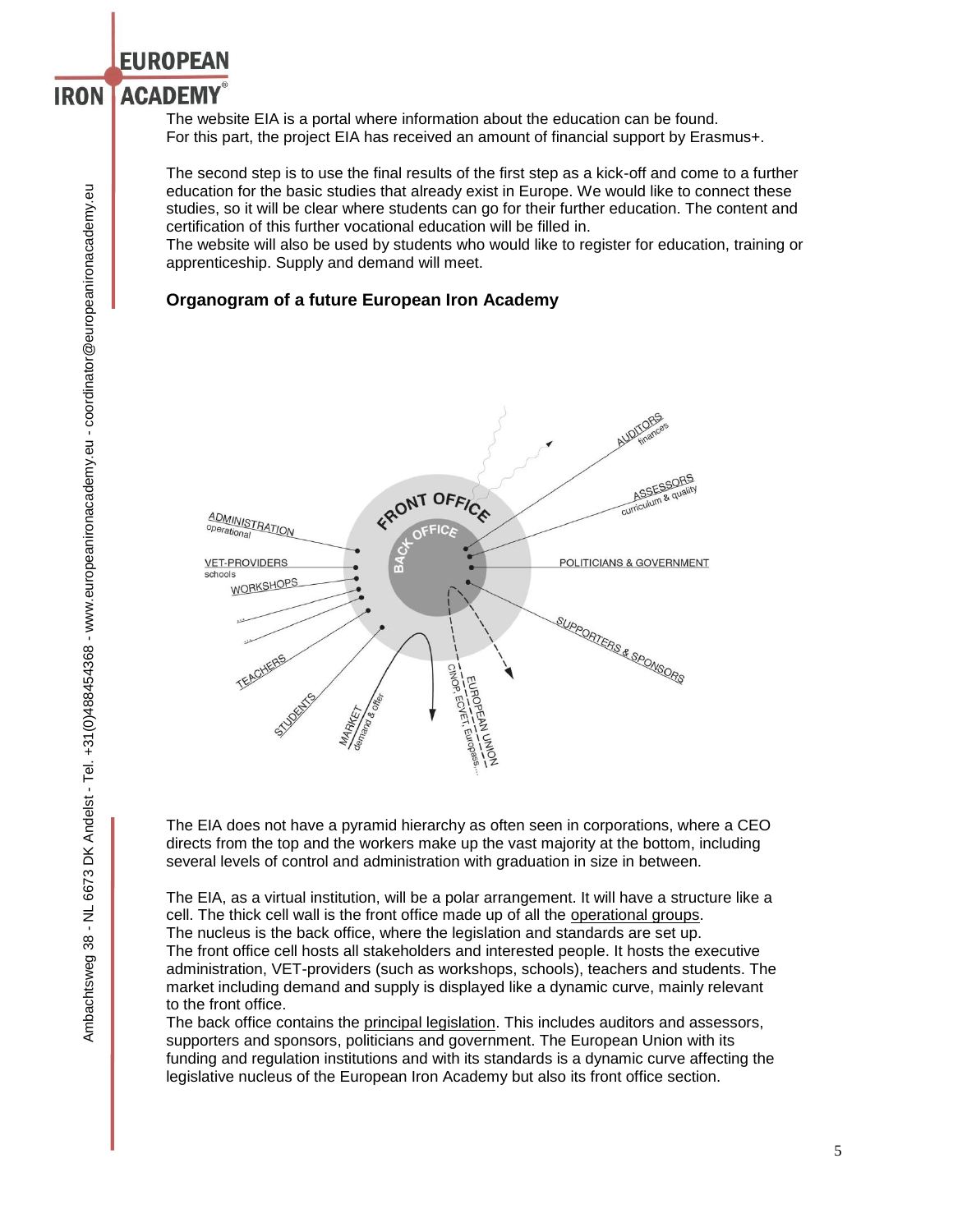### **EUROPEAN ACADEMY IRON**

The EIA must also be imagined as a polycentric organization (see web-logo of EIA, not tied to only one specific location or institution. Blacksmith education is spread across Europe and there are many VET-providers which will be addressed by students and teachers through mobility.



# **5. Opportunities (added value) and threats (risks)**

### **How can the EIA stimulate companies and training opportunities to value the value of the EIA? What is the added value for these target groups?**

## **For students:**

- It guarantees the quality of their work
- Added value for the students due to increased competencies, the higher their (technical) qualification the more opportunity it offers = better employment / self -employment
- Possibility of working abroad. Some countries are saturated with blacksmiths whereas other countries need them
- Blacksmithing is a continuous learning process. New technologies, new methods etc. So students will always be able to find somewhere, someplace, that meets their needs by using the website.

### **For teachers:**

- Update of their education if necessary
- Experiences in other European countries
- Strengthening of their network
- Blacksmithing is a continuous learning process. New technologies, new methods etc.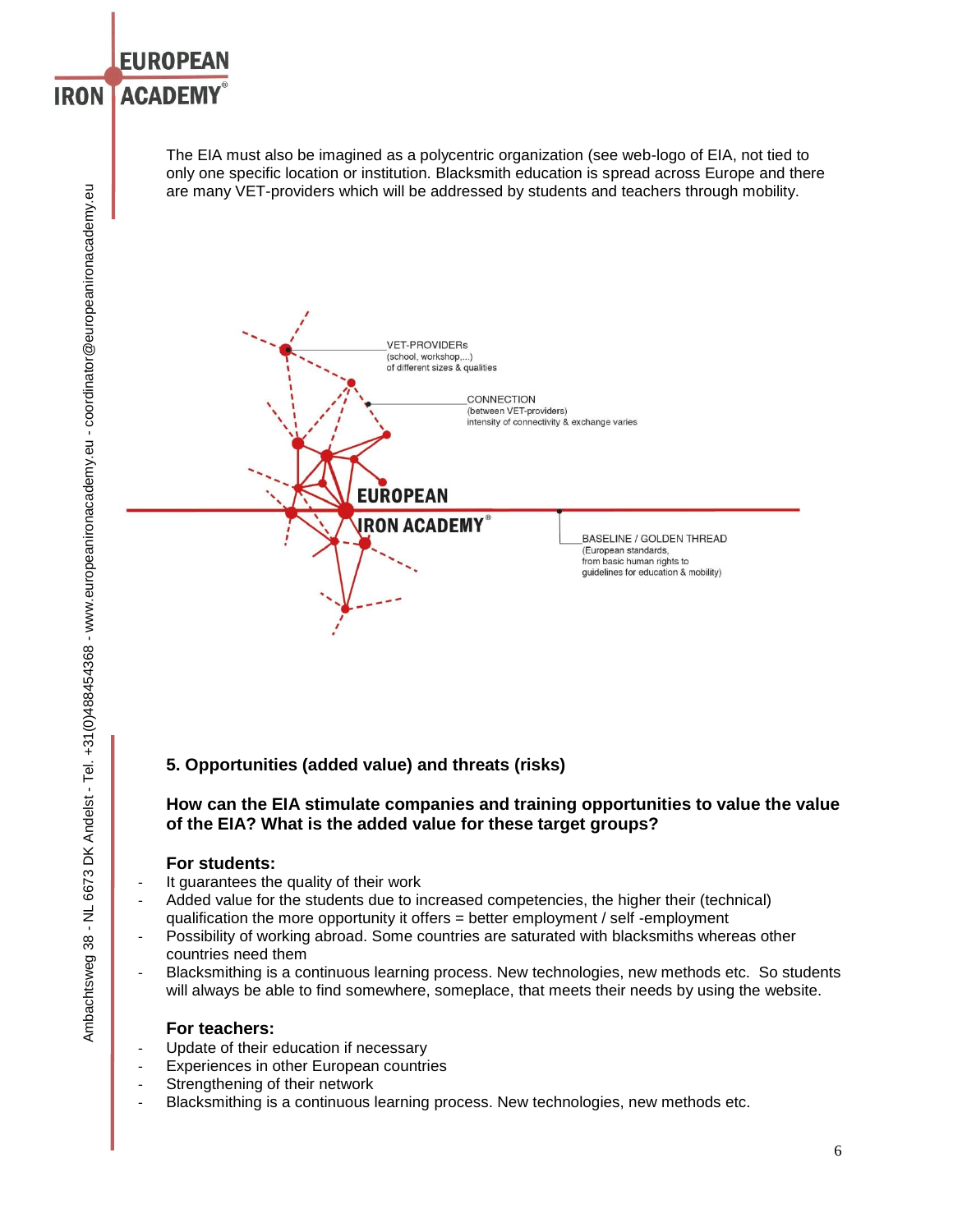### **For businesses:**

**EUROPEAN** 

**IRON ACADEMY®** 

- The EIA offers a specialized and qualified workforce
- The EIA offers a series of continuous, interdisciplinary and itinerant training courses (LLL)
- Recognized qualifications at a European level (EQF), therefore companies can also employ people from outside their country giving more choice
- The EIA could become a sort of databank of trained people, for example for temporary positions (e.g. a blacksmith who is working on a commission, and needs an extra pair of hands, will know whether a student will have the necessary competencies to help).

### **For municipalities:**

- Growing amount of inhabitants
- Strengthening of their network
- New education

### **What are the chances of success? Is there a need for an EIA?**

During the final symposium of this project (ME), many stakeholders have answered this question. They would like to preserve the cultural heritage of the profession of blacksmith, strengthen the spirit and energy of this project, are curious about it or would like to educate in the European field of art. The market also demands technically qualified young people more than ever. Within a few years, the demand for VET practically educated young people has risen to great proportions. The project needs to connect local experts on a European level and focus on reachable results.

### **What could be the value of international cooperation and exchange?**

 A future without mobility is impossible. Widen the horizon and get out of the bubble of "traditional men who forge and turn black in dark workshops". A blacksmith should transform more or less and perform on the same level as administrative professionals, architects, construction managers and investors. Also desk studies, design and research are important elements for this technical study. Blacksmith principles are explainable within 10 minutes but it takes about 10 years to learn these principles.

### **What steps should be taken to provide the offer of blacksmith courses?**

 A course must be valuable for students with strong and interesting topics. The quality of the teachers should be at an acknowledged master level, and it should be tailored to a proper job. Every course should be aimed at specific skills and their results should help with specialized blacksmith jobs (working specializations). Also their partial financial participating (via fees) may be an important motivation for students.

 Marketing is not possible without energy and money spent on promotion and spreading information to target groups. Only satisfied students and teachers will spread a good notion about the courses. The website can be a good and sustainable platform for informing about the wide offer of courses from all over Europe.

### **Risks**

Within the EIA, there must be a constant care for the risks. Possible risks include loss or shortage of people, no registration by students, too little time is invested by the partners, failures in communication. Communication is at the heart of the project. What are the consequences? Example: By using the permitted education levels (EQF), we can reduce the risk of exceeding the estimated time and costs, or not being able to present the desired results without early warning and monitoring. We will create a contract that obliges participants to respond in case of disagreement. Proper agreements should be made in advance, and also working with "useful models" examples for everyone. Partners and stakeholders will keep in touch via Skype, website or email, and need to be informed about any issues.